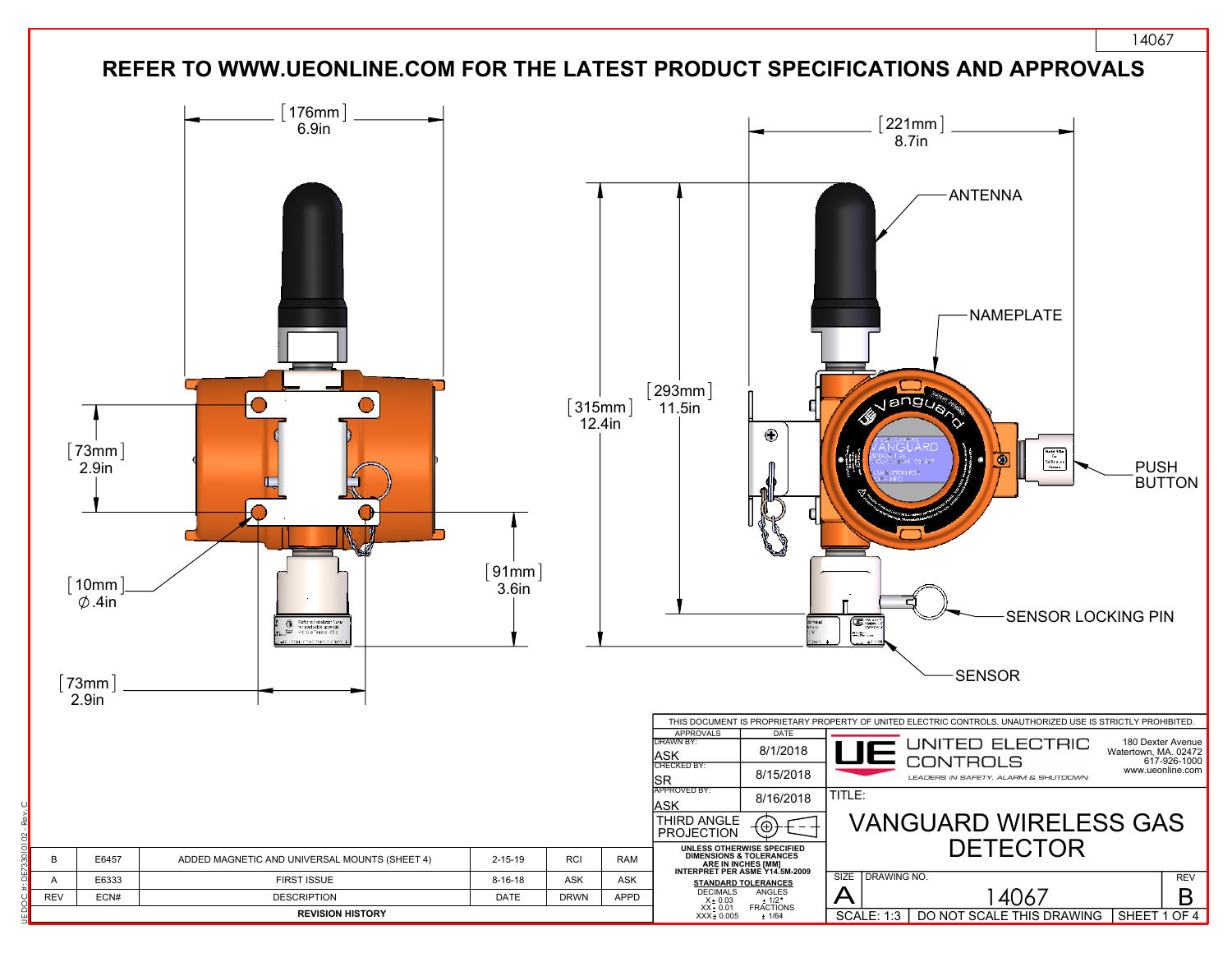

UE DOC #: DE733010102 - Rev. C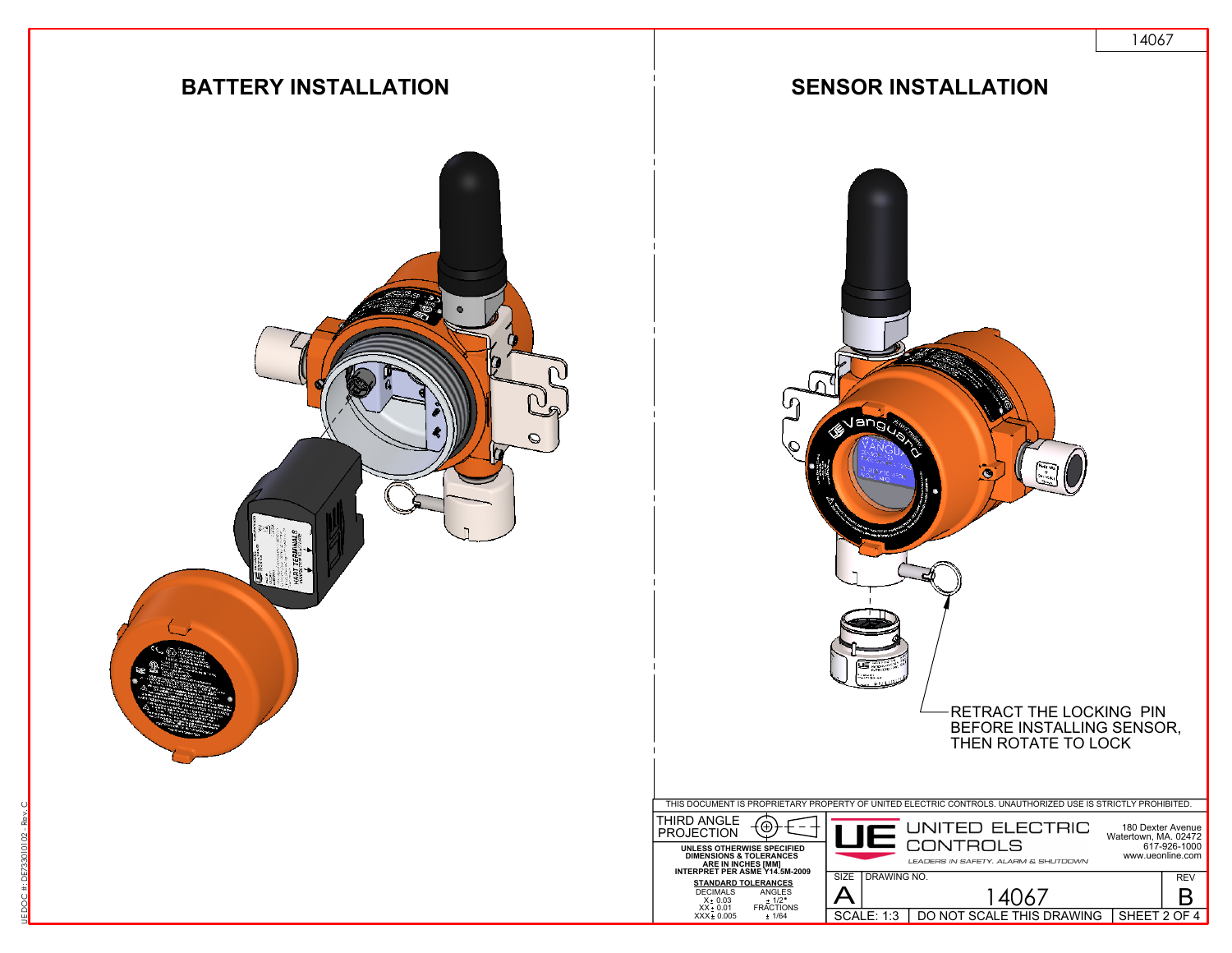